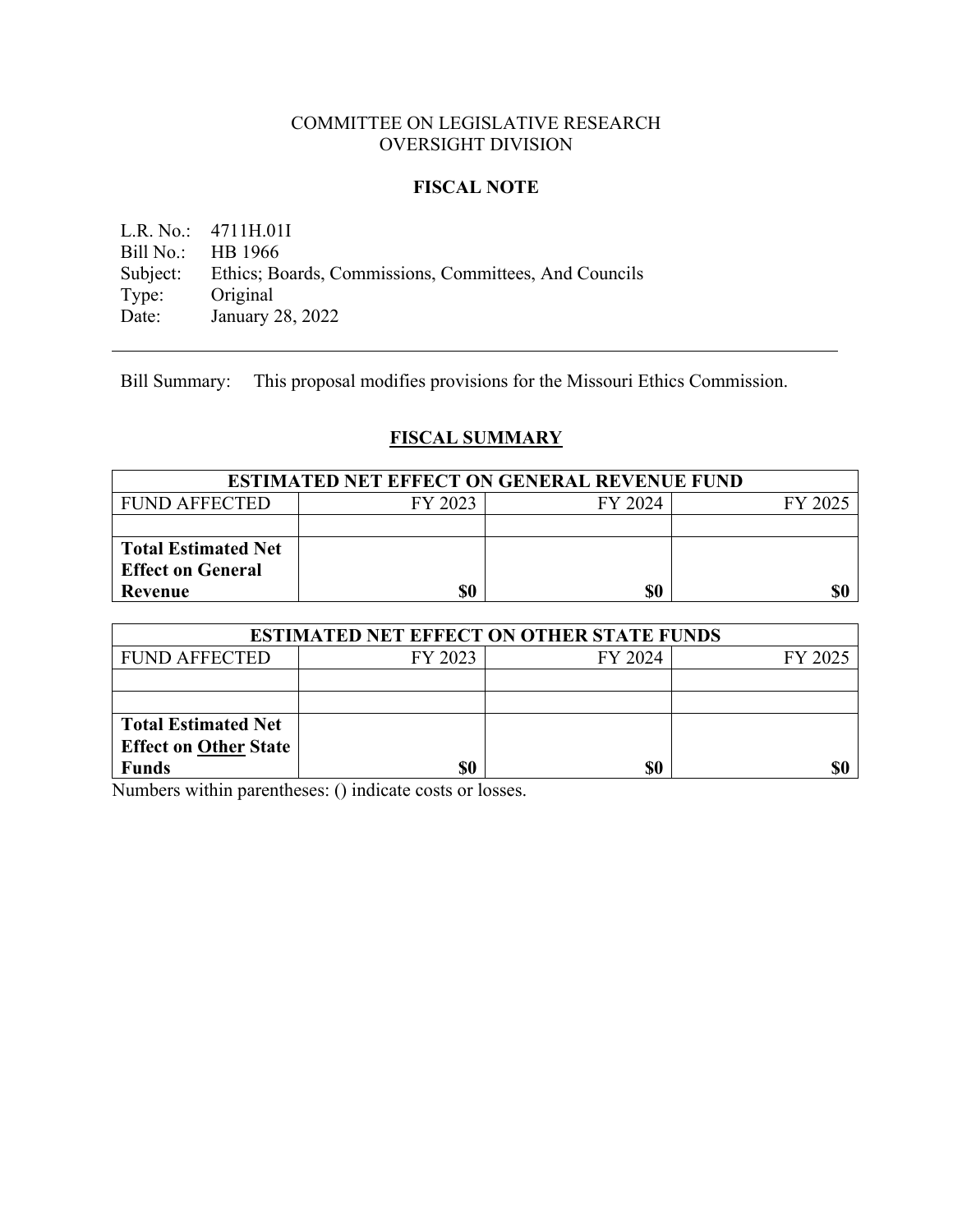L.R. No. 4711H.01I Bill No. HB 1966 Page **2** of **4** January 28, 2022

| <b>ESTIMATED NET EFFECT ON FEDERAL FUNDS</b> |         |         |         |  |  |
|----------------------------------------------|---------|---------|---------|--|--|
| <b>FUND AFFECTED</b>                         | FY 2023 | FY 2024 | FY 2025 |  |  |
|                                              |         |         |         |  |  |
|                                              |         |         |         |  |  |
| <b>Total Estimated Net</b>                   |         |         |         |  |  |
| <b>Effect on All Federal</b>                 |         |         |         |  |  |
| <b>Funds</b>                                 | \$0     | \$0     | \$0     |  |  |

| <b>ESTIMATED NET EFFECT ON FULL TIME EQUIVALENT (FTE)</b> |         |         |         |  |  |
|-----------------------------------------------------------|---------|---------|---------|--|--|
| <b>FUND AFFECTED</b>                                      | FY 2023 | FY 2024 | FY 2025 |  |  |
|                                                           |         |         |         |  |  |
|                                                           |         |         |         |  |  |
| <b>Total Estimated Net</b>                                |         |         |         |  |  |
| <b>Effect on FTE</b>                                      |         |         |         |  |  |

- ☐ Estimated Net Effect (expenditures or reduced revenues) expected to exceed \$250,000 in any of the three fiscal years after implementation of the act or at full implementation of the act.
- $\Box$  Estimated Net Effect (savings or increased revenues) expected to exceed \$250,000 in any of the three fiscal years after implementation of the act or at full implementation of the act.

| <b>ESTIMATED NET EFFECT ON LOCAL FUNDS</b> |      |         |  |  |
|--------------------------------------------|------|---------|--|--|
| <b>FUND AFFECTED</b>                       | 2023 | FY 2024 |  |  |
| <b>Local Government</b>                    | \$0  | \$0     |  |  |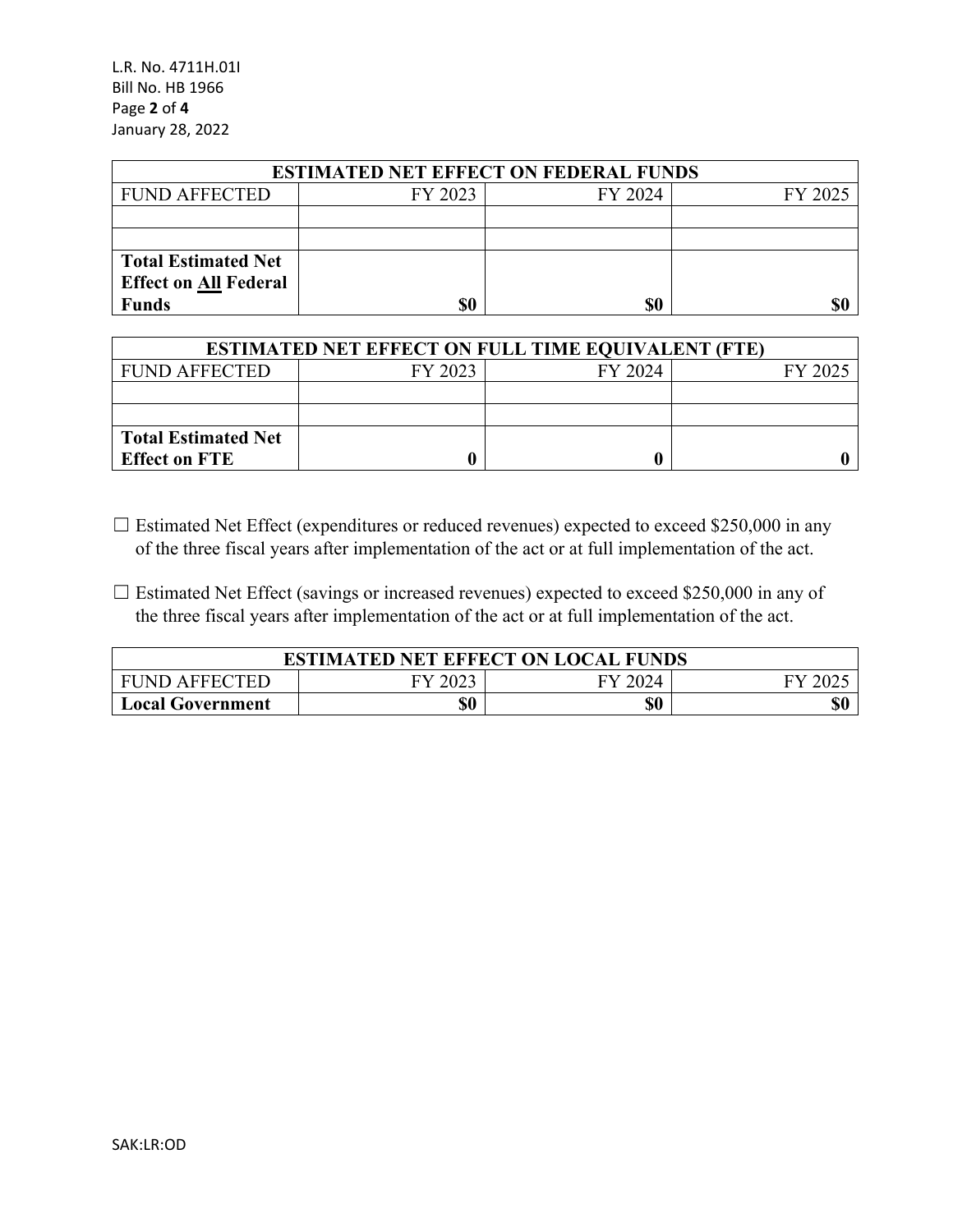# **FISCAL ANALYSIS**

### ASSUMPTION

Officials from the **Missouri Ethics Commission** and the **Office of the State Courts Administrator** both assume the proposal will have no fiscal impact on their respective organizations.

**Oversight** notes that the above mentioned agencies have stated the proposal would not have a direct fiscal impact on their organization. Oversight does not have any information to the contrary. Therefore, Oversight will reflect a zero impact on the fiscal note.

| FISCAL IMPACT – State Government | FY 2023            | FY 2024 | FY 2025 |
|----------------------------------|--------------------|---------|---------|
|                                  | $(10 \text{ Mo.})$ |         |         |
|                                  |                    |         |         |
|                                  | \$0                | \$0     | \$0     |
|                                  |                    |         |         |

| FISCAL IMPACT - Local Government | FY 2023<br>$(10 \text{ Mo.})$ | FY 2024 | FY 2025 |
|----------------------------------|-------------------------------|---------|---------|
|                                  |                               |         |         |
|                                  | \$0                           | \$0     | \$0     |
|                                  |                               |         |         |

### FISCAL IMPACT – Small Business

No direct fiscal impact to small businesses would be expected as a result of this proposal.

#### FISCAL DESCRIPTION

The proposed legislation appears to have no direct fiscal impact.

This legislation is not federally mandated, would not duplicate any other program and would not require additional capital improvements or rental space.